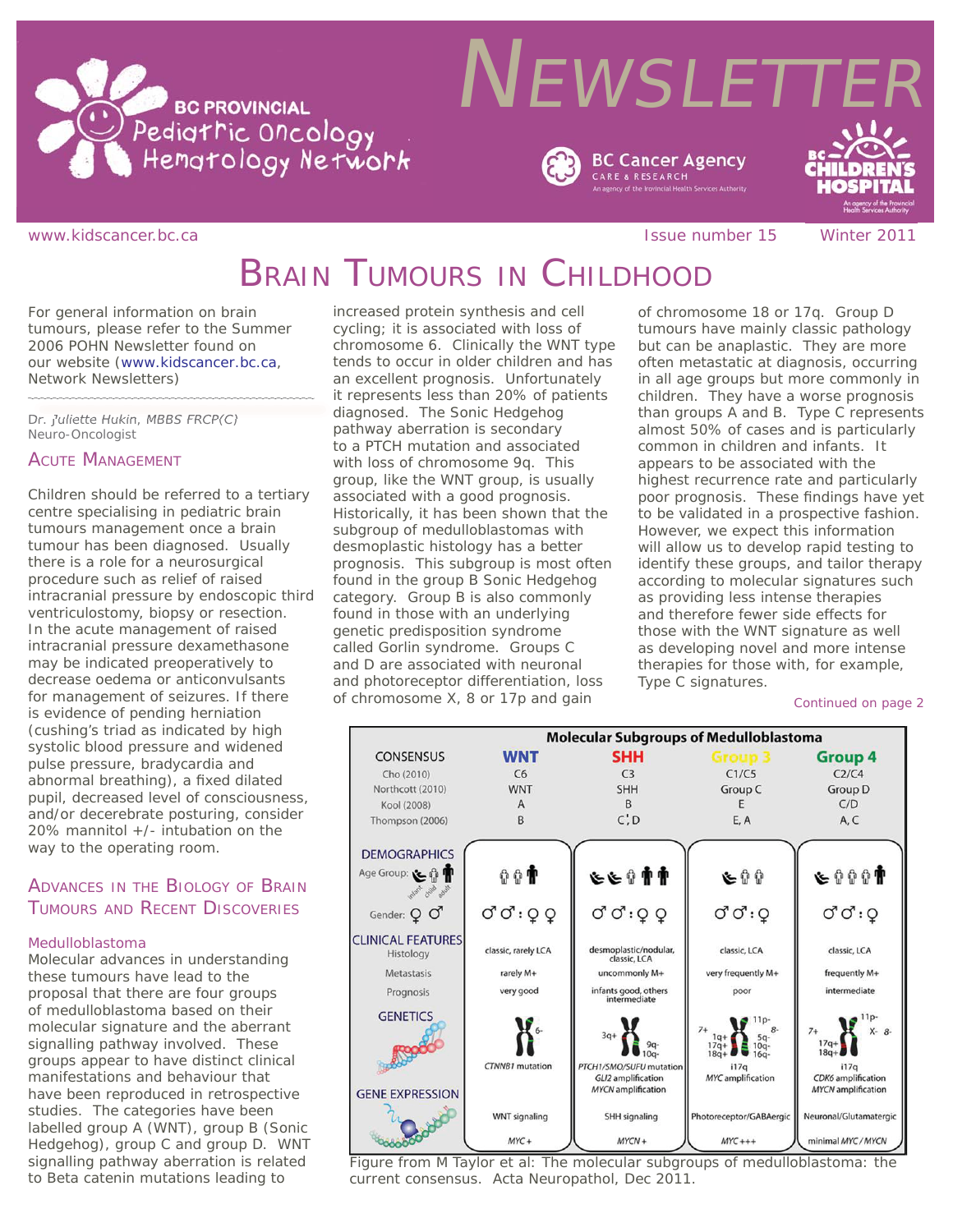#### *Ependymoma*

Recent discoveries have delineated the ependymoma genome with nine different types of ependymoma, and four different molecular signatures for supratentorial and posterior fossa types. This has lead to the development of human ependymoma mouse models for the first time. Based on molecular profiling, different types of ependymoma may be emerging. One type in particular appears to be more commonly occurring in the lateral recess, and be associated with metastases at recurrence and a worse prognosis. Chromosomal gain of 1q, telomerase expression and upregulation of tyrosine receptors, particularly EGFR, have been associated with poor prognosis. These findings have yet to be validated in a prospective fashion

but are confirming our suspicion that not all ependymomas will behave the same based on their genetic makeup. In addition these findings are leading to the development of novel agents to combat ependymoma.

#### *Glioblastoma*

Once again molecular signatures enlighten us in this disease, revealing that pediatric and adult glioblastoma are different, explaining why some cases of pediatric glioblastoma can be cured with chemotherapy following resection.

#### **CONCLUSION**

Management of these malignant tumours is continuing to progress with the exploration of the following:

- Lowering doses of radiation in patients with medulloblastomas who appear to have a good prognosis on clinical grounds
- Addition of chemotherapy during radiation in poor risk medulloblastoma and high grade glioma
- Addition of chemotherapy in ependymoma in high risk patients

In infants and young children, we continue to fine tune the intensive chemotherapy approaches, with excellent prognosis in some subgroups of medulloblastoma without the damaging effects of radiation to the developing brain. We look forward to ongoing developments in research that will allow us to cure more patients and minimise the long term cost to the patients who survive this disease.

# THE ROLE OF RADIATION THERAPY IN THE TREATMENT OF PEDIATRIC BRAIN TUMOURS

*Dr. Karen Goddard, FRCP(UK) FRCPC Radiation Oncologist BC Cancer Agency*

Successful treatment of pediatric brain tumours generally involves a multidisciplinary approach with surgery, chemotherapy and radiation therapy (RT). RT to the tumour bed is often important to reduce the risk of tumour recurrence. However, RT can be associated with significant long-term side effects, and much has been done in the past 10 to 20 years to reduce the amount of RT given or even avoiding RT completely in the treatment of tumours such as medulloblastoma in very young children. Our ability to target tumours and spare surrounding normal tissues has also improved significantly.

RT involves targeting the tumour with very high energy X-rays. Diagnostic MR imaging can be "fused" with planning CT scans to ensure that the pre-operative location of the brain tumour is carefully identified for RT treatment planning. Generally children are treated with "3- D conformal therapy". This involves "aiming" RT from multiple different directions so that the high dose RT treatment volume conforms to where the tumour is located. Brain tumours often infiltrate surrounding normal tissue for some distance beyond the main tumour itself and a "margin" of normal tissue also needs RT to treat microscopic spread of disease.

Sometimes, when it is safe to treat with narrower margins (for example, a tumour such as craniopharyngioma with a cystic component and well defined edges) special techniques can be used to spare surrounding normal tissue. These techniques include IMRT (Intensity Modulated Radiation Therapy where the treatment intensity varies at different depths), Rapid-Arc Therapy (a type of rotating IMRT), stereotactic RT (where a very small volume is precisely targeted) and proton therapy. We do not have a proton facility in British Columbia, but children, for whom this modality has an advantage, are sent out of Province for treatment at a Proton Facility. Protons are a type of particle therapy which has the same radiobiological effect as standard RT, but it is possible to make the treatment very highly focused. There is much debate about which treatment technique is best in some circumstances.

Different tumours require different treatment approaches with RT. Medulloblastoma (a small round blue cell tumour arising in the posterior fossa) in children aged 6 and older is generally treated with initial surgical resection, RT to the whole brain and spine, with a "boost" of extra RT to the posterior fossa where this tumour arose, together with chemotherapy. Ependymoma is also a posterior fossa tumour, but after surgical resection the patient is given very high dose RT to the posterior fossa alone, and the brain and

spine are only treated if the tumour has already spread to those areas. Children treated in BC are usually enrolled in Children's Oncology Group (COG) studies and, through these studies, we learn about the effectiveness of different treatment strategies and how to improve therapy.

Long term side effects of RT include developmental delay and neurocognitive deficits, damage to the pituitary with growth hormone and other hormone deficits, primary hypothyroidism and hearing problems. There is also a very small increased risk of strokes and second tumours arising within the RT field many years after therapy. The severity of these side effects depend on many factors, such as age at the time of therapy (young children often have serious learning disabilities after cranial RT), underlying patient genetic factors, the amount of RT given and time since treatment. It is becoming clear that as time from treatment increases, so does the risk of late effects for the survivor.

This is a complex subject and the website Pediatric Oncology Education Materials (POEM) contains information about the different childhood brain tumours as well as more general information about RT in the "Basic Oncology" section. There is also a "Late Effects" section which outlines some of the many chronic health problems that survivors of pediatric brain tumours may face.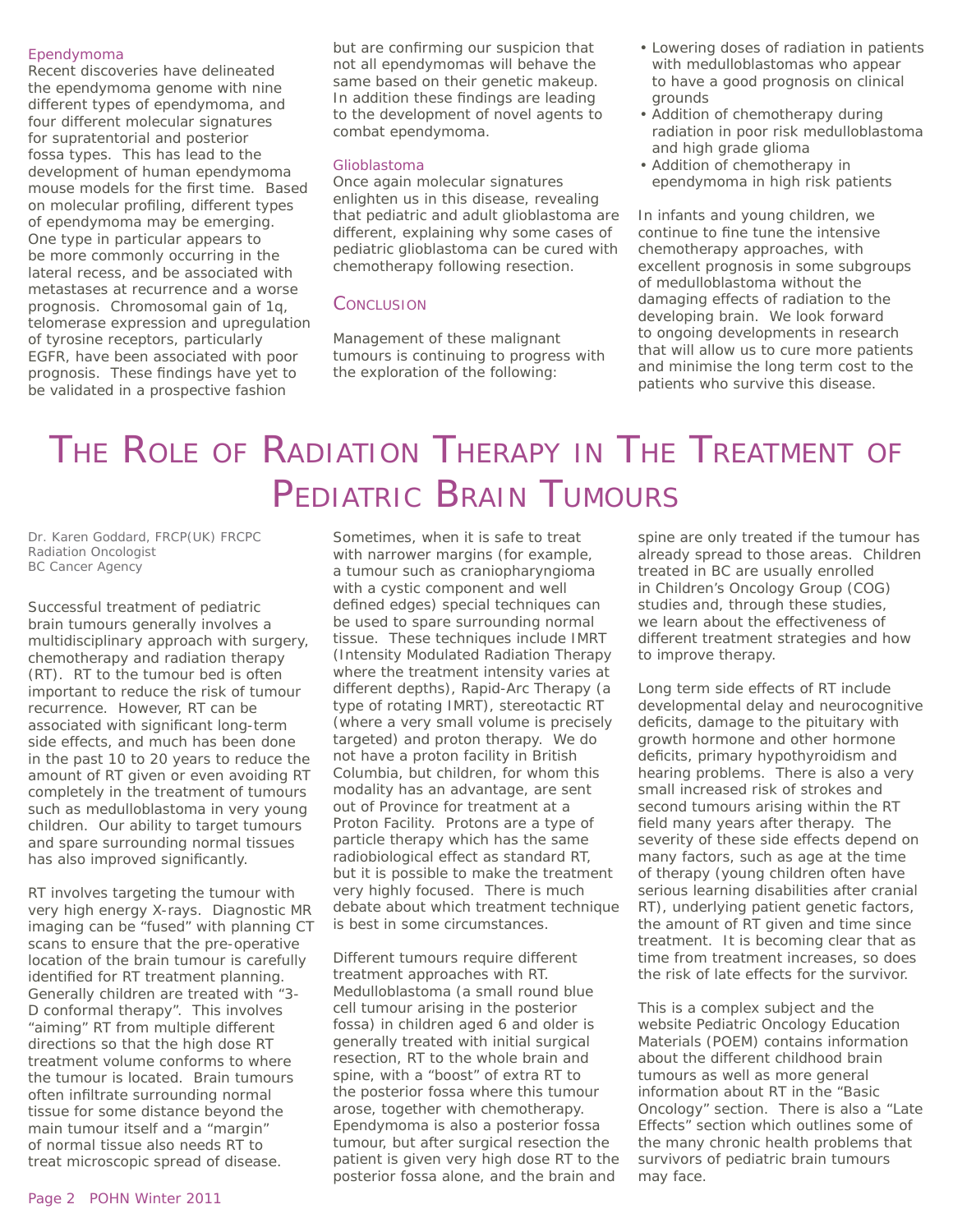#### Useful links

Pediatric Oncology Education Materials: http://www.pedsoncologyeducation. com/index.asp

Description of Radiation Therapy: http://www.pedsoncologyeducation. com/RadiotherapyBasicIntro.asp

Pediatric Brain tumors: http://www.pedsoncologyeducation. com/braintumor.asp

Late Effects Overview: http://www.pedsoncologyeducation. com/LateEffectsPage1.asp

### *Naomi Evans, BN, RN Neuro-Oncology Nurse Clinician*

Following the diagnosis of a brain tumour, families are bombarded with information about medical tests, surgery, chemotherapy, central lines…..the list goes on! Health care professionals (HCPs) know that much of this information will not be retained. As the families move forward on their journey, the fog lifts, and they will seek more information about their child's disease and it's treatment. More and more families are turning to the internet.

HCPs need to be aware of the information seeking behaviors of families and assist them in making informed and wise choices when retrieving health related resources on the internet.

IN 2012...

Neuro-Oncology team members are working on a project to collate information and resources for families in a format that is easily accessible and easy to read on the oncology section (www.kidscancer.bc.ca) of the Children's Hospital website. Hopefully this will provide support and insight for those embarking on this journey.

# HEARING LOSS IN BRAIN TUMOUR SURVIVORS

*Dr. Rod Rassekh, MD, MHSc, FRCP(C) Pediatric Oncologist/Hematologist*

Radiation and chemotherapy can significantly impact the hearing of children undergoing treatment for CNS tumours. Therefore audiologic monitoring during and after therapy is standard of care for any patient who has received treatment with modalities that are known to cause hearing loss. The typical ototoxic treatments are those that include the platinum agents (cisplatin and to a much lesser degree carboplatin), as well as radiation therapy. Moreover, many of the supportive care medications that are needed during therapy, such as aminoglycoside antibiotics and Lasix, also damage the hearing of children. Therefore ongoing audiologic assessments are necessary and interventions are required in those who develop hearing loss to ensure optimal learning and development, as well as to facilitate socialization with peers.

Cisplatin is the most effective chemotherapeutic agent for many childhood brain tumours. Unfortunately, the biggest adverse drug reaction associated with cisplatin is sensineuronal hearing loss. This is irreversible and is due to direct damage to the inner hair cells of the cochlea. There is a very typical pattern seen on the audiograms of children with this toxicity, with initially the drop at high frequencies (8,000 Hz and above), but with each successive dose of cisplatin further drops are seen until the speech frequencies  $(500 - 6,000$  Hz) become affected. It is estimated that 10-38% of adults who receive cisplatin have hearing loss. Unfortunately, children appear to be even more sensitive to

this toxicity with up to 62% of children receiving cisplatin showing evidence of hearing loss. Moreover, the younger the child, the more frequent and more severe the hearing loss, with those under the age of 4 at the highest risk. The young child will also most likely have the most detrimental impact of hearing loss, given that speech and language have yet to be fully developed in this group. Recent evidence suggests that hearing loss appears to decline further years off therapy – which suggests that those who have had cisplatin in the past need ongoing audiologic follow-up years post therapy. Due to the awareness of this late effect, much research is being conducted to identify the causes and predictors of cisplatin-induced hearing loss, as well as the use of protective agents to prevent toxicity while achieving cure from the tumour.

Recently at BC Children's Hospital, we identified 2 genes that appear to predict those who are at risk of cisplatin hearing loss. Using a casecontrol pharmacogenomics study, we enrolled children from British Columbia who received cisplatin and separated them into those with hearing loss (cases) and those with normal hearing (controls). We then collected DNA from these children and analyzed differences between the cases and controls at over 200 genes. Two genes were identified, COMT and TPMT, which appear to have different variants that were associated with risk of hearing loss. Specifically, those who had low functioning variants of these two genes appeared to have a very high rate of hearing loss. To ensure that these findings were real, these 2 genes were then investigated in a separate group of children from

across Canada who received cisplatin. Again, COMT and TPMT proved to be associated with hearing loss. Therefore a test has been developed, which will be available in 2012, which can be used to predict hearing loss prior to the first dose of cisplatin being delivered. Those who test positive have a 93% probability of having significant hearing loss.

However, it is important to note that cisplatin remains a very important component of treatment of CNS tumours and cannot be removed from protocols without impact in cure rates. Therefore, other solutions are needed to try and minimize hearing loss. A current trial at Children's Oncology Group (COG) is investigating the use of Sodium Thiosulfate (STS) as a protectant in those receiving cisplatin. This randomized control trial has nearly reached full accrual (136 subjects) and will hopefully have results by early 2013. If this agent shows effective protection of the hearing of these children, then it will become incorporated into standard care of children receiving cisplatin.

In the future, we hope to be able to continue to use cisplatin in the treatment of CNS tumours, but hopefully using genetics and protective agents we will be able to minimize or even eliminate hearing loss in children with cancer. In the meantime, all survivors who have received cisplatin, high dose carboplatin, and radiation should have intermittent audiological testing so that deficits can be found early and, with appropriate interventions, the functional impact of hearing loss can be minimized.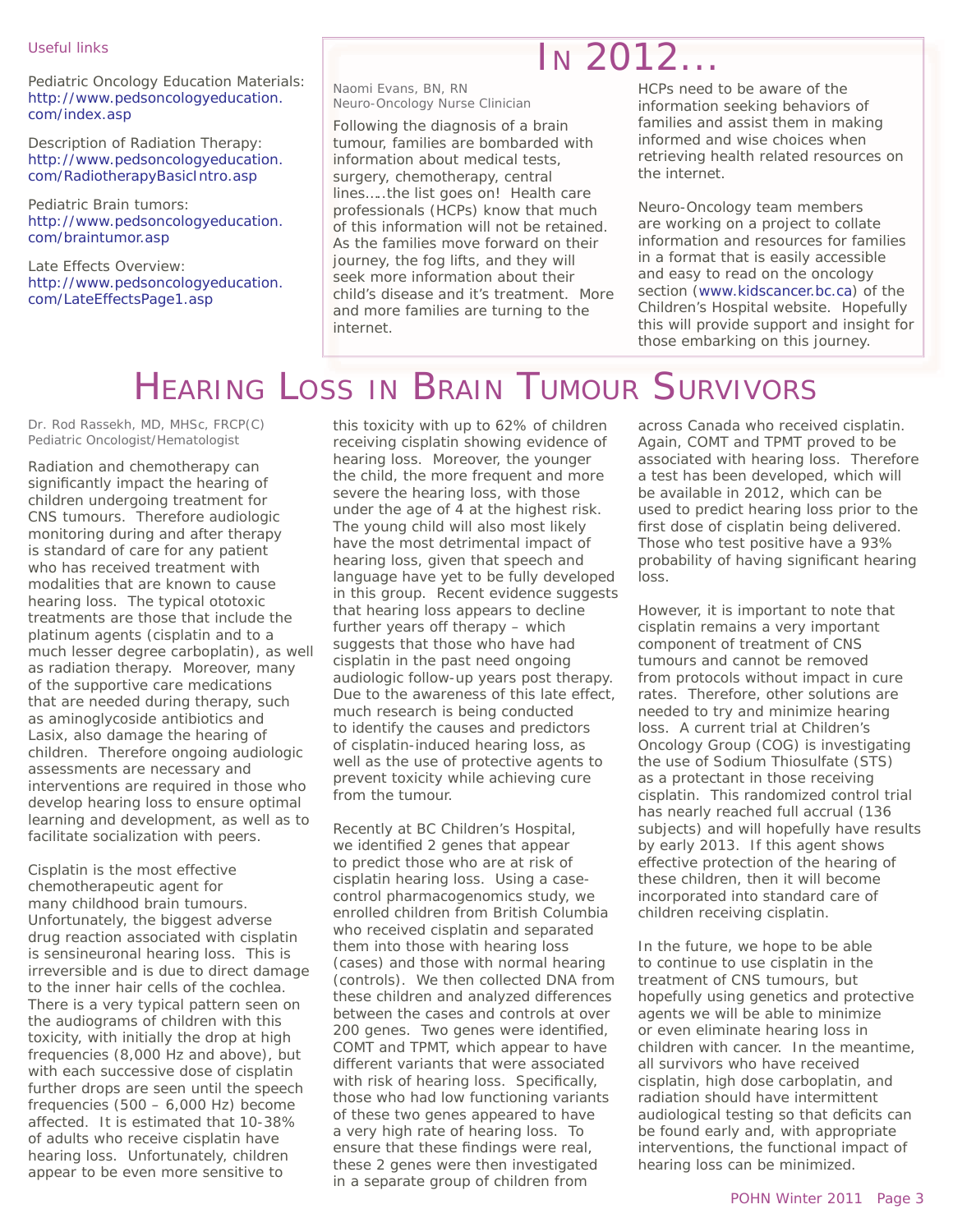# POST-TRAUMATIC STRESS IN CHILDHOOD BRAIN TUMOUR SURVIVORS AND THEIR FAMILIES

*Dr. Jocelyne Lessard, PhD, RPsych Psychologist*

*Dr. Joanna Chung, PhD, RPsych Psychologist*

With media coverage and international research efforts, the diagnosis of Post-Traumatic Stress Disorder (PTSD) has become recognized as a valid clinical entity in public as well as clinical circles. Closer to home, the link between posttraumatic stress reactions and cancer survivorship appears as a hot topic in the past decade or more of published research. To many of us working in the field of Pediatric Oncology, especially psycho-social team members, the growing body of research dedicated to understanding the phenomenon of post-traumatic stress (PTS) in pediatric cancer survivors and their family members is perhaps not surprising. Yet at first glance, the conflicting conclusions drawn from the data can be confusing. On the one hand, there is a strong message that the majority of pediatric cancer survivors and their family members adjust well over the long term. On the other, researchers repeatedly flag PTS reactions in pediatric cancer populations. Reviewing the literature with a more discerning eye, we notice that several researchers exclude CNS-related and brain tumour survivors from their studies because this cohort stands apart. Here, we opt for the reverse: we present findings on PTS reactions as they have been documented in pediatric oncology samples that DO include survivors of CNS tumours, including the brain. Our goal is to provide information to neurooncology patients and their family members.

The experience of cancer (its diagnosis and treatment) is commonly accepted as traumatic as defined by the Diagnostic and Statistical Manual of Mental Disorders – Fourth Edition (DSM-IV). There are three types of characteristic symptoms that constitute a post-traumatic stress reaction: The first is persistent re-experiencing of the traumatic event. Parents, patients, and siblings will report that they have distressing images and thoughts of treatment that just "pop into" their heads, especially when they see, hear or smell something that reminds them of treatment.

Nightmares or bad dreams are also a typical example endorsed. The second is persistent avoidance of stimuli associated with the trauma and numbing of emotional reactions. For cancer patients and their families who often do not have the option of avoiding triggering stimuli, such as medical procedures, treatments, and settings, this symptom may manifest through isolation from family members or friends and restriction of emotion (e.g. not feeling much if at all). The third is increased anxiety or arousal that may present as hyper vigilance, sleep difficulties, irritability, feeling jumpy, being easily startled, or having trouble concentrating. PTS reactions, much like those of war and accident victims, can begin at any point in the cancer journey - soon after diagnosis, during treatment, or even years after the end of treatment.

# PRESENCE OF PTS

A consistent research finding is that a considerable proportion of pediatric cancer survivors and their family members experience at least subclinical levels of PTS at some point in their cancer journey (Taieb, Moro, Baubet, Revah-Levy, & Flament, 2003). That is, although a diagnosis of PTSD is not usual during or after treatment, the endorsement of some PTS symptoms is. For example, in an American sample of pediatric cancer patients and their families, 99% of the participating families had at least one family member endorse re-experiencing symptoms (Kazak, Alderfer, Rourke, Simms, Streisand, & Grossman, 2004). Similarly, in an Israeli sample of survivors of childhood cancer, only 16% of participants reported an absence of PTS symptoms; the large majority endorsed moderate or severe PTS reactions (DeKeyser Ganz, Raz, Gothelf, Yaniv, & Buchval, 2010).

In one of the few studies of parents of childhood brain tumour survivors, 44% of parents endorsed severe levels of PTS following treatment (Fuemmeler, Mullins, & Marx, 2001). Similarly, Bruce, Gumley, Isham, Fearon & Phipps (2011) reported that over one-third of their British sample of childhood brain tumour survivors and 29% of their parents reported severe levels of PTS.

# PREVALENCE OF PTSD

Across samples, current cancerrelated rates of PTSD have ranged from almost 5% to 21% in childhood cancer survivors and 6% to 25% in their parents. Lifetime prevalence of PTSD has been estimated to range between 20% to 35% in childhood cancer survivors and between 27% to 54% in their parents (see Bruce, 2006, for a review). In general, rates of PTSD in adult survivors of childhood cancer are on par with those in the general population. In parents, however, rates of PTSD are significantly higher than in the general population, and higher in comparison to parents with children with other chronic, serious illnesses such as diabetes (Fuemmeler, Bernard, Mullins, Van Pelt, Carpentier, & Parkhurst, 2005).

Comparing the experiences of family members indicates that they are different. For example, Kazak et al. (2004) reported very low overlap of current or lifetime PTSD and of PTS symptomatology among adolescent survivors, mothers, and fathers. Similarly, Landolt, Vollrath, Ribi, Gnehm, & Sennhauser (2003) found no association between parent and child PTS, although they did find mother and father levels of PTS to be significantly correlated. Conversely, in a study on the benefits of childhood cancer survivorship, children's benefit finding was not correlated to parent's ratings of post-traumatic growth (Michel, Taylor, Absolom, & Eiser, 2009). These findings caution us against assuming that one family member's experience is representative of others, and they highlight the importance of assessing parents and youth independently.

# RISK FACTORS FOR BRAIN TUMOUR SURVIVORS AND THEIR FAMILIES

What are the risk factors that distinguish those individuals who develop a full blown PTSD from the majority who do not? This question has yet not been well addressed in brain tumour survivors and their families. Again, the existing literature in pediatric oncology yields mixed results often related to methodology or sample considerations. Here, we identify the most robust findings across studies.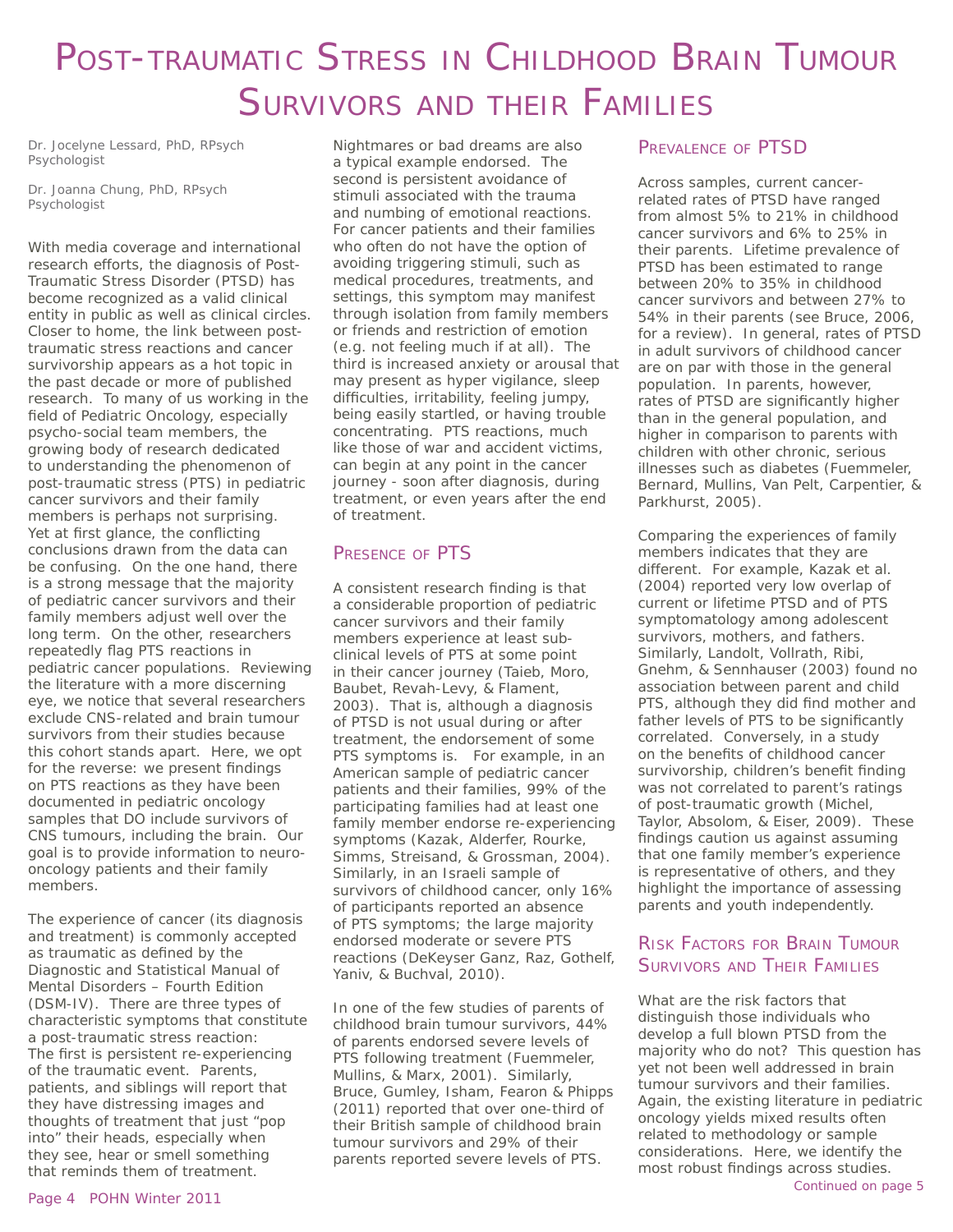As noted earlier, PTS symptoms can present at any time. The data indeed shows that the amount of time passed since a person is diagnosed is not a predictor of past or current PTSD (Bruce, 2005). This finding suggests that symptoms do not necessarily go away with time and that the proverb "time heals all wounds" does not fit with respect to PTS symptoms. Objective quantifiers of treatment based on medical data such as treatment intensity, severity, duration, and diagnostic prognosis have also been found to be weak predictors of PTS and PTSD (Bruce, 2005). Rather, it is the participant's subjective appraisal (i.e. the perception or recollection of the patient, parent or sibling) of cancer treatment that has repeatedly been shown to predict cancer-related PTSD and PTS (Taieb, Moro, Baubet, Revah-Levy & Flament, 2003). Other individual perceptions, including those of cancer threat (i.e. the sense that their cancer can return), low social support (e.g. few friends), and poor family functioning (e.g. low communication, high chaos) have been associated with higher PTS symptoms and a greater likelihood of being diagnosed with PTSD (Bruce, 2005).

Certain characteristics present before and after cancer diagnosis has also been found to be reliably associated with level of PTS symptoms endorsed afterward. These include female gender, past experience of stressful life events, and emotion-focused coping (i.e. avoidance, distancing oneself from the situation, controlling one's emotions; Bruce, 2005). Physical lateeffects (e.g. growth failure, cardiac impairment, and functional outcome) have also been associated with higher levels of PTS symptoms in childhood cancer and their parents (Landolt et al., 2003). Phipps and his colleagues (2009) indicate that personality factors, particularly an anxious disposition, are a strong determinant of PTS. For practitioners, it is important to keep these factors in mind so that you can follow up on these families who may be more likely to be struggling.

### **SUMMARY**

The jury may not be out regarding whether the experience of PTS symptoms and PTSD among survivors of childhood cancer and their families is a widespread late effect. When we focus our own investigation in the field of PTS and Pediatric Oncology on those studies that include brain tumour survivors, we find enough evidence indicating that clinicians should be mindful of the potential presence of PTS in their families. Although the majority of brain tumour survivors and their parents will not meet the criteria for PTSD, the available data suggests that a subset of patients and perhaps an even larger subset of parents will experience PTS symptoms at some point in their cancer journey. Even subclinical levels

of PTS can be distressing and disruptive to family members, particularly if they are not aware of how commonly these reactions are reported.

In our interactions with survivors of childhood brain tumours and their family members it may be helpful to remember some of the main findings reported here. Symptoms can have their onset at any point on the journey, from diagnosis to many years posttreatment. It is the patients' and parents' perception of their experiences that is most telling of whether they are at risk, and not objective characteristics (e.g. prognosis, treatment duration and intensity). Certain factors present prior to the cancer diagnosis appear to increase risk for individuals.

Physicians, nurses and allied health care providers in the community are in a valuable position to assess whether children and/or parents may need additional support to process their experiences and manage their PTS symptoms. Referrals to mental health professionals including psychologists, counselors or social workers should be considered. In our experience, parents and survivors feel validated when we draw on the phenomenon of PTS. By accepting their symptoms as legitimate and not "crazy", survivors and parents find renewed hope and motivation to work on returning to a better level of emotional and social functioning.

# **REFERENCES**

Bruce, M. (2005). A systematic and conceptual review of posttraumatic stress in childhood cancer survivors and their parents. Clinical Psychology Review, 26, 233-256.

Bruce, M., Gumley, D., Isham, L., Fearon, P., & Phipps, K. (2011). Post-traumatic stress symptoms in childhood brain tumour survivors and their parents. Child: Care, Health, and Development, 37(2), 244-251.

DeKeyser, G.F., Ganz, F., Raz, H., Gothelf, D., Yaniv, I. & Buchval, I. (2010). Post-traumatic stress disorder in Israeli survivors of childhood cancer. Oncology Nursing Forum, 37(2), 160-167.

Fuemmeler, B.F., Mullins, L.L., Van Pelt, J.V., Carpentier, M.Y., Parkhurst, J. (2005). Postraumatic stress symptoms and distress among parents of children with cancer. Children's Health Care, 34(4) 289-303.

Fuemmeler, B.F., Mullins, L.L., & Marx, B.P. (2001). Posttraumatic stress and general distress among parents of children surviving a brain tumor. Children's Health Care, 30(3), 169-182.

Kazak, A.E., Alderfer, M.A., Rourke, M.T., Simms, S., Streisand, R., & Grossman, J.R. (2004). Posttraumatic Stress Disorder (PTSD) and Posttraumatic Stress Symptoms (PTSS) in families of adolescent childhood cancer survivors. Journal of Pediatric Psychology, 29(3), 211-219.

Landolt, M.A., Vollrath, M., Ribi, K., Gnehm, H.E., & Sennhauser, F.H., (2003). Incidence and associations of child and parental posttraumatic stress symptoms in pediatric patients. Journal of Child Psychology and Psychiatry, 44, 1199-1207.

Michel, G., Taylor, N., Absolom, K., & Eiser, C. (2009). Benefit finding in survivors of childhood cancer and their parents: Further empirical support for the Benefit Finding Scale for Children. Child: Care, health and development, 36(1), 123-129.

Phipps, S., Jurbergs, N., & Long, A. (2009). Symptoms of post-traumatic stress in children with cancer: does personality trump health status? Psycho-Oncology, 18, 992-1002.

Taieb, O., Moro, M.R., Baubet, T., Revah-Levy, A., & Flament, M.F. (2003). Posttraumatic stress symptoms after childhood cancer. European Child and Adolescent Psychiatry, 12, 255-264.